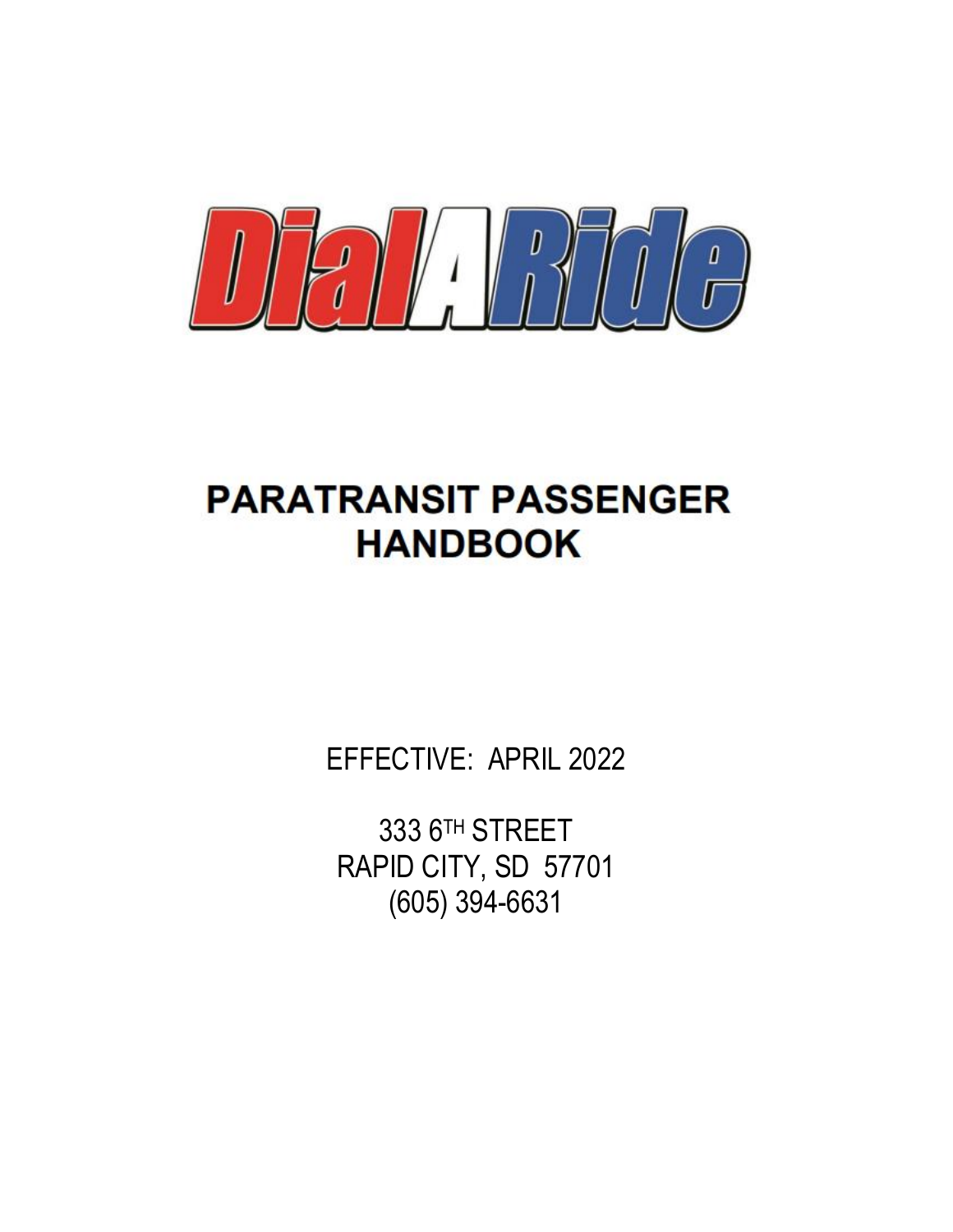### **WHAT IS ADA PARATRANSIT?**

The Americans with Disabilities Act of 1990, (ADA), recognized that some individuals with disabilities would not be able to use a regular fixed-route bus service *even with* improvements to make the services fully accessible. Because of this, the ADA said that transit agencies, which provide regular fixed-route bus service must also provide complementary ADA Paratransit service for those persons whose disabilities prevent them from using regular lift-equipped fixed-route bus service for some or all their transportation needs. **This does not include disabilities that make use of regular accessible transit service difficult or inconvenient.** According to the law, ADA Paratransit is to "complement" the regular bus service, providing service that is comparable to the regular bus service in terms of service area, hours and days of service, and several other factors. The specific criteria for determining who is eligible for ADA Paratransit are defined by ADA law.

# **IS DIAL-A-RIDE BUS SERVICE FOR YOU?**

Eligibility Requirements: Dial-A-Ride (DAR) is the ADA Paratransit service for Rapid Transit System (RTS). Currently, only riders who meet the criteria specified by the ADA can become certified as eligible to use Dial-A-Ride service. Eligibility is based on necessity, not preference.

# **HOW CAN I APPLY FOR DIAL-A-RIDE?**

Application forms are available at the Milo Barber Transportation/Rapid Transit System office, located at 333 6<sup>th</sup> Street; or print off from online at [www.rapidride.org](http://www.rapidride.org/) . If you would like an application mailed to you, or have questions regarding ADA or Dial-A-Ride, please call RTS dispatch at: 605-394-6631, extension 0.

# **WHERE AND WHEN CAN YOU GO?**

Dial-A-Ride travels within the corporate city limits of Rapid City. The length of your trip depends on the number of stops the bus will make for other passengers. Every effort will be made to ensure the shortest trip possible. Dial-A-Ride pick-ups begin at 6:10 AM and the last scheduled ride will be approximately 5:30 PM Monday through Friday; and we start at 8:30 AM through 5:30 PM on Saturdays, depending on the pick-up and drop-off locations.

We are closed for the following holidays: New Year's Day, Good Friday, Memorial Day, Fourth of July, Labor Day, Veterans Day, Thanksgiving Day and the day after, and Christmas Day. Any other times Rapid Transit System would be closed will be posted on the buses, our website and our Facebook page.

### **HOW MUCH DOES IT COST?**

The fares for Dial-A-Ride are as follows: **Cash Fare** Zone 1 - \$3.00 one way. \*Zone 2 - \$3.50 one way. **Tickets** Zone 1 – 10 for \$27.00. \*Zone 2 – 10 for \$31.50 **Monthly Pass** unlimited rides in Zone 1 & \*Zone 2 - \$90.00 ( $*$ Zone 2 is any location more than  $\frac{3}{4}$  mile from the nearest fixed-route bus stop)

**Exact fare is required. Drivers do not carry change. Drivers are not able to process debit or credit cards. Please go to Milo Barber Transportation Center if you need to pay with a debit or credit card. We cannot process payment over the phone or via the internet.**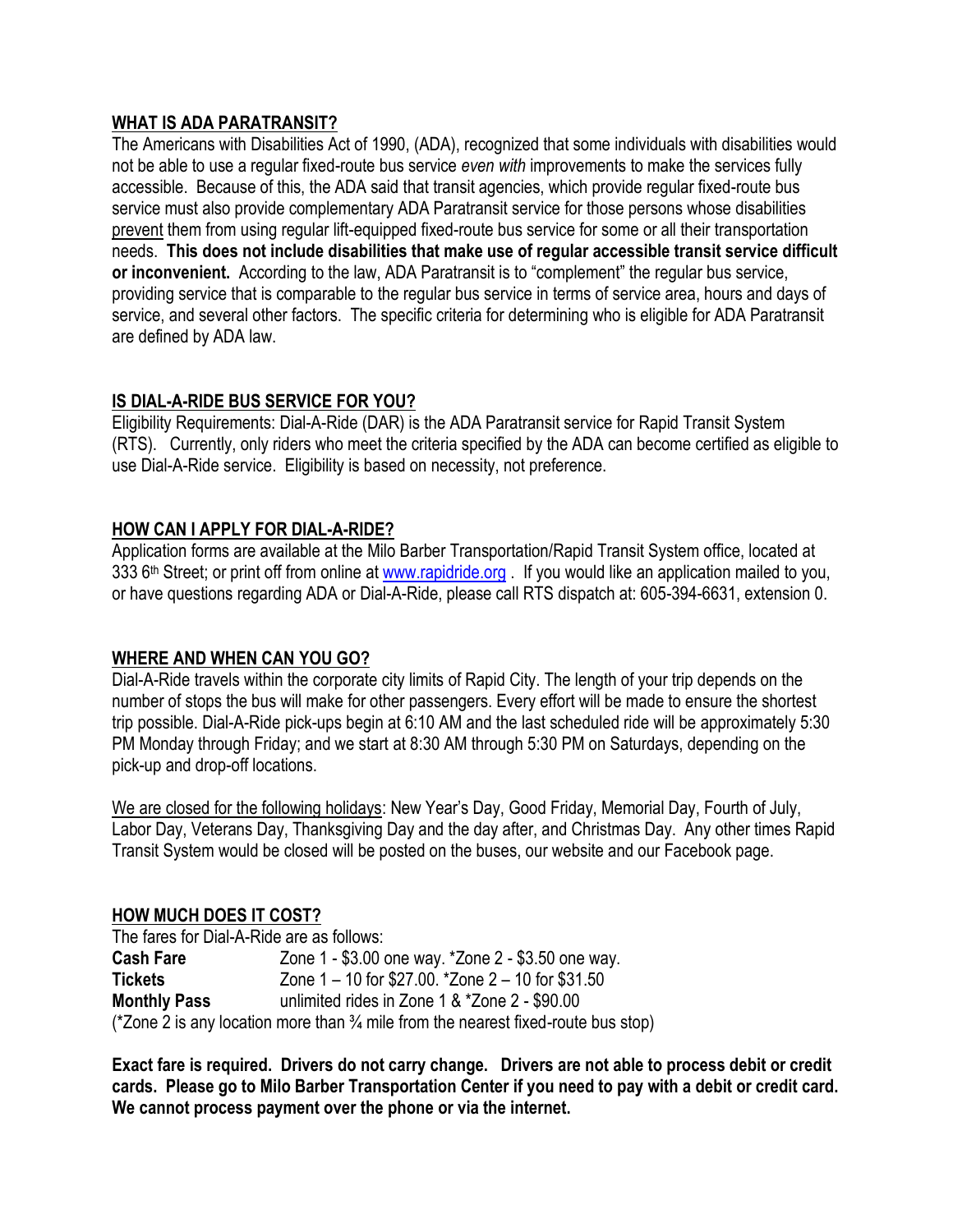## **HOW DO YOU ARRANGE FOR A RIDE?**

Simply call the RTS office by dialing 605-394-6631, extension "0," this will get you through to the dispatcher. We are able to schedule from **7:00 AM to 3:30 PM** Monday through Friday. When you call to schedule, please have the following information ready:

- 1. Your first and last name, or the rider's name if scheduling for someone else
- 2. Your phone number
- 3. The day and date you need to schedule.
- 4. Your home address or the address that you would like to be picked up from
- 5. **The address and the name of your destination.** We need the actual street number, street name and name of location.
- 6. Your appointment time, or when you need to be at your destination.
- 7. When you would like to be picked up from your destination.
- 8. Specify if you are returning to your original location or going to a different location.
- 9. If a companion, a personal care attendant (PCA), or service animal will accompany you.

Our scheduling is based on a "twenty-minute ready window". That is, if you tell the dispatcher you need to be at an appointment by 8:00, we may tell you that your pick-up time may be at 7:30 am. However, this means that the bus could arrive anytime between 7:30 and 7:50 and the drivers will wait a maximum of five (5) minutes from the time they arrive before leaving. Please be patient and keep this in mind when scheduling trips. Dial-A-Ride will make every effort to be on time.

We strive to schedule you for pickups and arrivals so that you're early for your appointments, and with limited stops. You may arrive as early as 1 hour before your appointment time, depending upon the schedule on our ride share program. All ADA eligible passengers on the bus will receive service within one hour and 10 minutes of their pickup time.

The same procedure will be used for the return times. You may tell the dispatcher that you would like to be picked up at 11:00. Again, this would mean that the bus could arrive any time between 11:00 am and 11:20 am, and the drivers will wait a maximum of five (5) minutes from the time they arrive before leaving.

We have the capability of scheduling your ride up to 14 days in advance. When you call in, you will need to have all of the information listed above, ready for the dispatcher. She/he will give you your times before hanging up, or may need to call you back. Please record this information in a safe place as a reminder.

#### **OFF HOURS SCHEDULING:**

You may call dispatch at 605-394-6631 extension 0, Saturday or Sunday between 7:00 AM and 3:30 PM, leaving the same information as requested above on our voice mail. Your trip will not be processed unless you leave all this information. (We do not have staff available to schedule your rides over the weekend). We will schedule all rides as requested and notify you Monday morning or the next business day. Please make every effort to cooperate.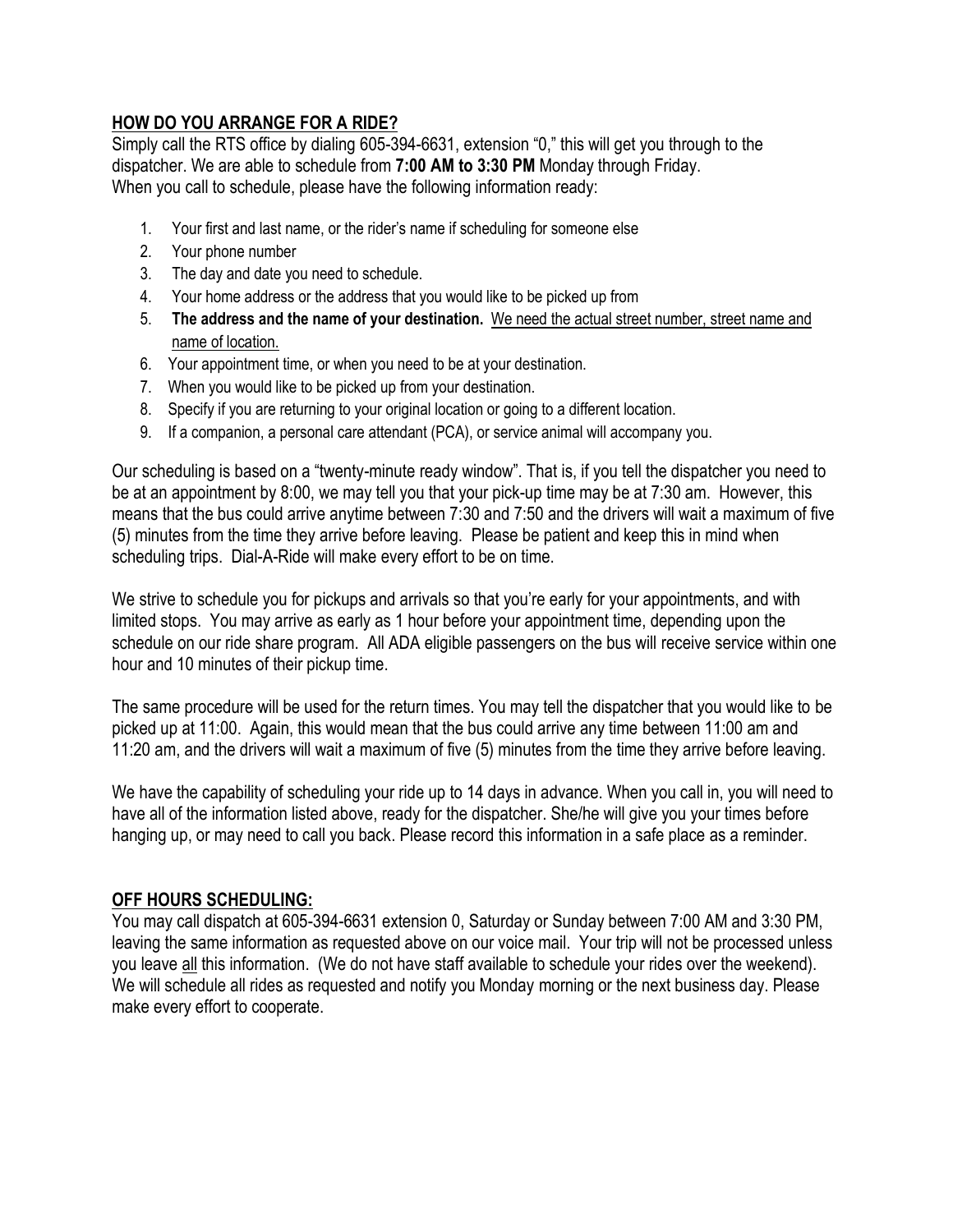**Here is an example of how to schedule a ride when leaving a voicemail:**

My name is: (RIDER'S NAME) *Jill Jones*. I would like to schedule a ride for: (DAY, MONTH AND DATE) *Monday, May 7th*. I need to be picked up at: (PICKUP ADDRESS) *100 Blank Street*, which is: (LOCATION NAME) *My home*, and taken to: (DESTINATION ADDRESS) *2200 North Maple Ave, the Food Court Door*, which is: (NAME OF FACILITY) *Rushmore Mall*. My appointment time is/I would like to arrive at: (TIME) *11am*. I will need to be there until: (TIME) *3pm*. Afterwards, I will need to go to: (ADDRESS) *100 Blank Street*, which is: (LOCATION NAME) *My home*. I will have a PCA with me. My phone number is: (YOUR PHONE NUMBER) *306.000.8001*.

# **Here is an example of how to cancel ride(s) when leaving a voicemail:**

My name is: (RIDER'S NAME) *Jill Jones*. I need to cancel my rides for: (DAY, MONTH, DATE and TIME) *Monday, May 7th* .

*If you are canceling only one ride on a day when you have multiple rides scheduled, please specify which ride(s) you are cancelling and which you are keeping.*

# **SUBSCRIPTION SERVICES**

If you need consistent and reoccurring rides to the same place, at the same time, (such as: going to work M-F at 9am; or a doctor appointment every Tuesday at 10am; or even a meeting once a month on the 3<sup>rd</sup> Thursday at 1pm), a subscription service may be a good option for you. This service allows you to schedule these trips with one call. You will then be automatically placed on the schedule each week. Subscription rides are available for week days only, not on Saturdays. To request a subscription schedule please call the dispatch office at 605-394-6631 extension 0.

Once a subscription service is requested it may take two weeks before it will become active in the system. Riders may schedule demand rides until the subscription is active.

If you are receiving a subscription service, it is important to let us know immediately if you don't need a ride on a particular day. This way, we can make the change on our schedules. For example, if you have a subscription service to work each weekday, keep us updated on holiday or vacation times when your work will be closed or you'll be on vacation. This will help us avoid unnecessary trips and you will not receive a no-show.

# **SUBSCRIPTION SERVICE WAIT LIST**

Dial-A-Ride wait list is for subscription service scheduling only. If you currently have a subscription, but are restructuring your ride(s) it will be considered a new subscription. At the time of the request, it will be determined if the new subscription can be added to the current DAR schedule. If your request cannot be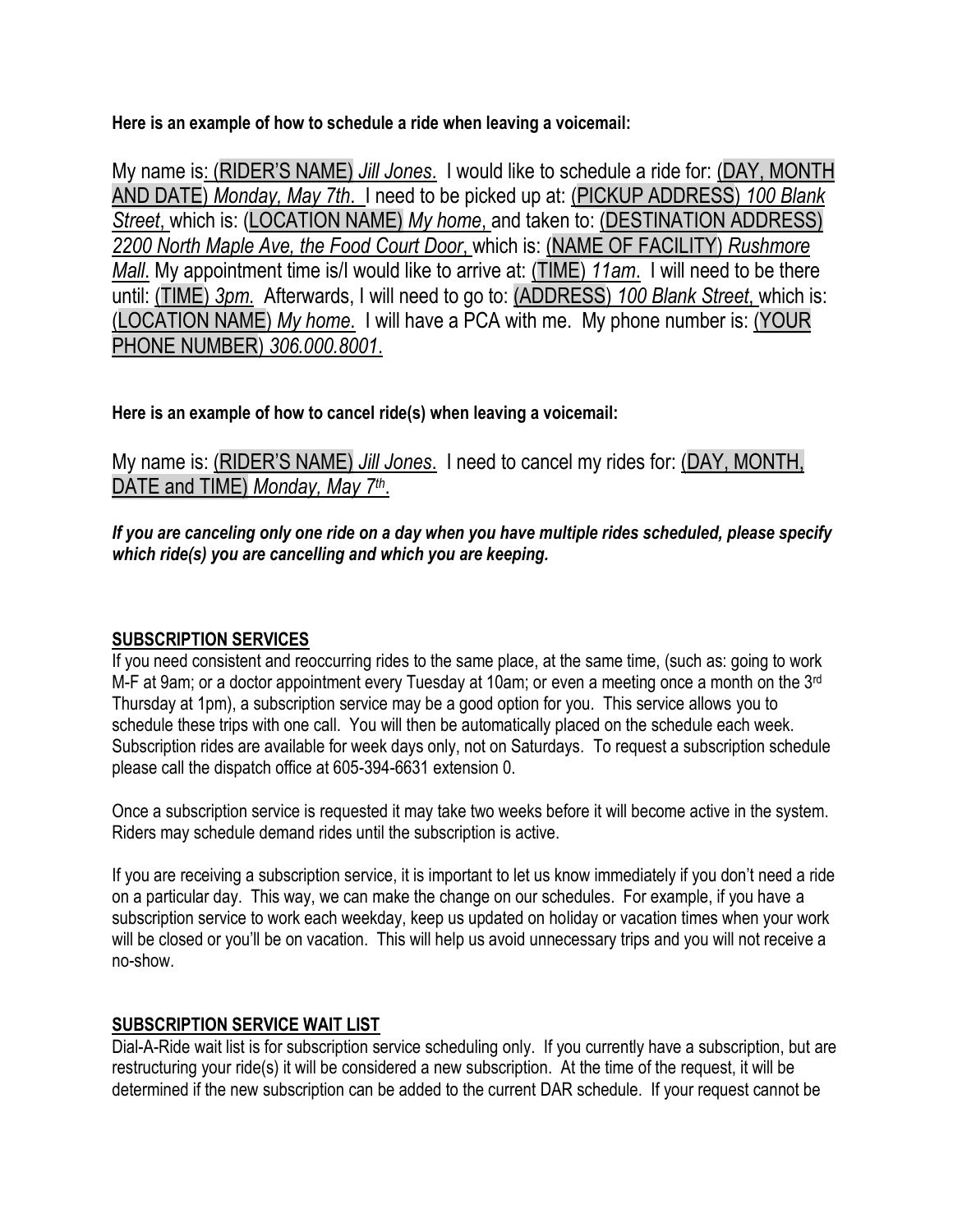accommodated, you may be offered alternate times and/or placed on a wait list. DAR may implement a subscription service wait list as needed. If you are placed on a waitlist the following will take place:

- 1. Your name, requested time/date and location will be added to the waitlist.
- 2. The waitlist is reviewed every time there is an alteration of another subscription service.
- 3. If/when we can accommodate you subscription request, you will be contacted.

#### **SPECIAL ACCOMMODATIONS**

If at any time you feel you may need a special accommodation, please call 605-394-6631 extension 2, and speak with the Operations Coordinator.

### **HOW DO I CANCEL A RIDE?**

When calling to cancel a ride, please provide the following information for the dispatcher: Your first and last name, your pick-up address, the address of your destination, and the time(s) of the ride(s) you wish to cancel. If you are canceling a round trip or multiple trips, you will need to give us the information for all trips. Cancellation of scheduled services must be made at least one hour prior to your scheduled ride time to avoid any penalty. Violation of this policy may result in suspension of ridership privileges.

#### **CHANGING YOUR RESERVATION**

If you need to change a reservation, please call RTS dispatch office between the hours of 7:00 am and 3:30 pm, no later than the day before your scheduled trip. Requests for changes to your reservation on the day of your trip will not be accepted. Do not ask the driver to make changes to your trip, such as dropping you off at a different address. Drivers are not allowed to make changes to their assigned trips.

### **WHO CAN RIDE WITH ME?**

Personal care attendants (PCA's) may ride with you at no additional cost. These individuals are approved through the certification process. You may also have one "companion" accompany you. There is a charge for the "companion" and they must board and de-board from the same location as the ADA certified individual. You may have additional "companions" ride as well, but this would be on a space available basis only. All riders, including children will need a fare, a ticket or bus pass to ride, except for a PCA.

### **ASSISTING PASSENGERS USING A WHEELCHAIR**

Dial-A-Ride will accommodate all standard wheelchairs. We will attempt to accommodate scooters and other mobility devices that do not exceed the maximum lift capacity of 800 pounds in total weight when occupied.

Passengers using mobility aids that exceed the "standard size" may request service, and Dial-A-Ride staff will determine if service may be provided. Please share mobility aid information with dispatch when you schedule.

The Rapid Transit System encourages all wheelchairs and scooters to be in safe operating condition including handgrips, locking brakes, inflated tires, and footrests to safeguard passenger's feet. However,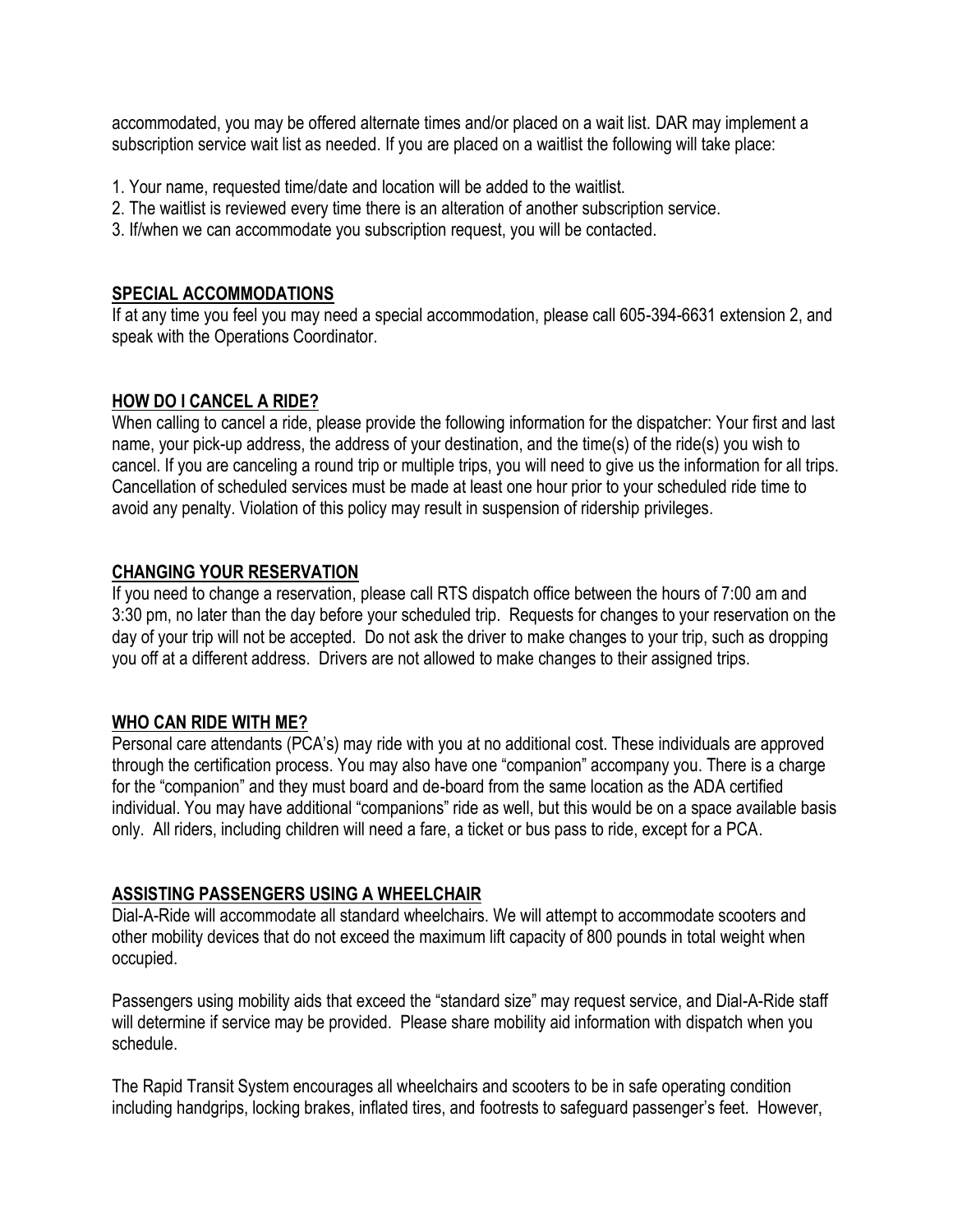riders will not be denied service if their wheelchair or scooter does not include these safety features. Every attempt will be made to secure wheelchairs and scooters.

The passenger may choose to transfer to a seat or remain in their mobility device once on the bus. Passengers must be in an upright sitting position, facing forward for transport.

DAR drivers may assist with pushing a manual wheelchair or providing guidance to the rider.

Dial-A-Ride drivers are not allowed to assist passengers using electric wheelchairs, or scooters. These riders must be able to use their mobility devices independently. Drivers are not allowed to assist passengers using other mobility devices up or down any steps. Drivers are not allowed to perform any services that may pose a health or safety risk to the rider or themselves.

In order to assure the safety of our passengers and drivers, if a wheelchair passenger is requesting doorto-door service to a ramp location, this can only be provided if: (1) the passenger arranges assistance (such as a PCA), up and down the ramp from someone other than a Dial-A-Ride driver or (2) the ramp complies with the standard for ramps identified in the ADA Accessibility Guidelines for Buildings and Facilities regulations (i.e., Appendix A to Part 37 of the ADA).

### **WHERE TO WAIT**

This paratransit program provides curb-to-curb or door-to-door service for eligible riders. Riders need to be waiting at the main entrances or as close to the entrance of the pickup location as possible. Drivers will wait for the rider(s) at the curb of a public street, or as close as possible to the entrance of the pickup location. For drop offs, the driver will stop as close as possible to the designated drop off location as safety permits. If DAR drops you off at a destination, we will pick you up from that same area. Please remember that drivers will only wait 5 minutes once they arrive at the location. Drivers will not go into any residence or building to find the rider.

Riders will be picked up and dropped off, and will receive assistance from the driver when there are ADA approved pathways and services are declared on the driver's schedule.

### **NO SHOWS**

Due to chronic abuse by a small percentage of the riding public, Rapid Transit System has developed a policy regarding passengers who no show when scheduled for service. The no show policy is as follows:

All persons who schedule service and fail to show for an appointment without canceling the scheduled service within 15 minutes before their pickup time, will be treated as a no show. Cancellations upon arrival will likewise be treated as a no show. Ridership privileges may be suspended if a passenger no shows for more than 10% of their scheduled rides within a 30-day period.

The driver **will not** honk or call you on your phone when they arrive. Please be ready to leave when the bus arrives. If you need door-to-door service, the driver will knock on your door or ring your door bell only. If there's inclement weather, the driver may go back to the bus until he/she sees your door open and will come out to assist.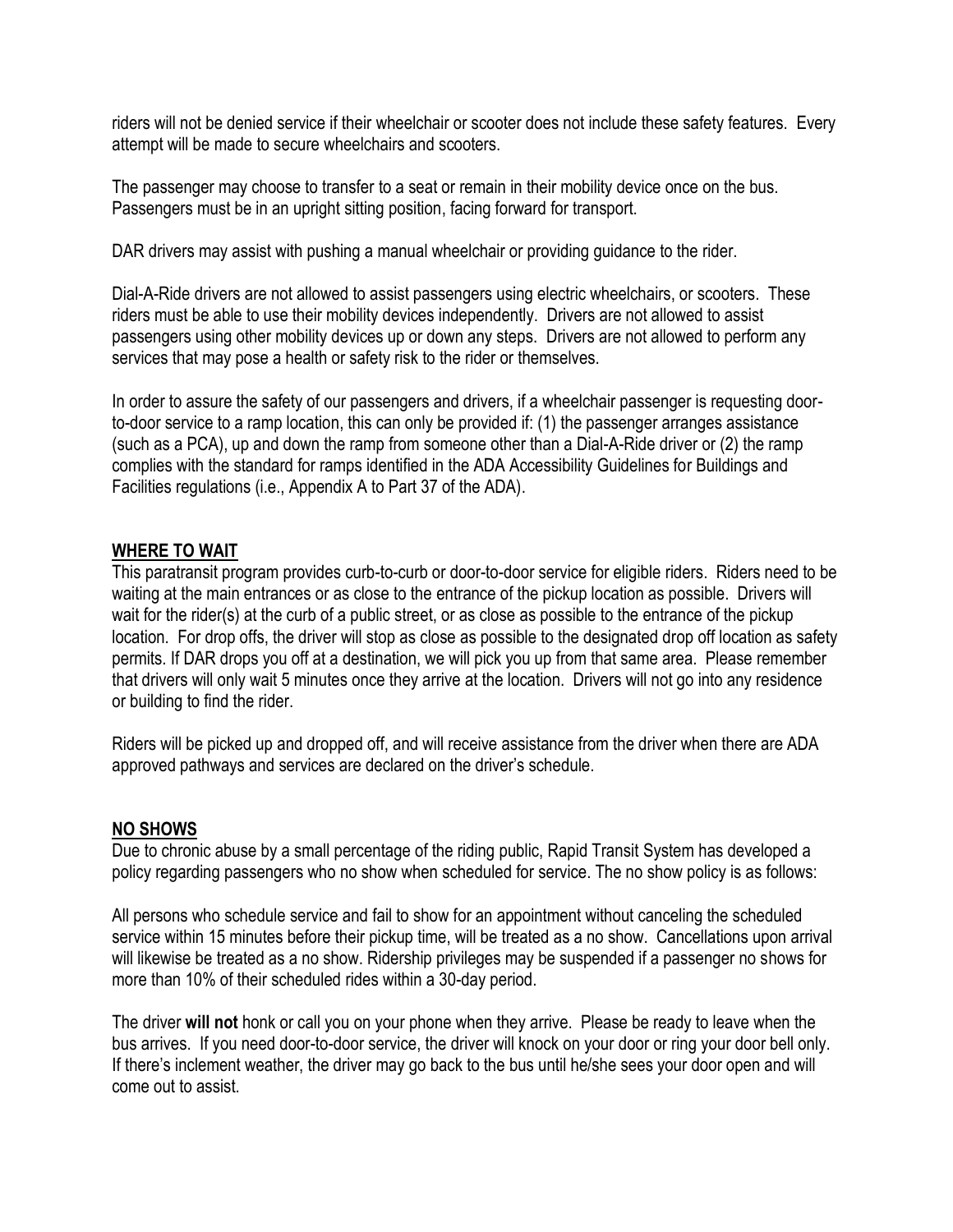The driver may arrive at your pickup location early, and this may happen from time to time. You do not need to get on the bus early if the bus arrives early for your pickup. The 5 minutes does not start until your actual pickup time. (Example: your pickup time is 8:00 am, but the driver arrived at your house at 7:55 am. The driver will wait until 8:05 am before leaving your pickup location, if you're not on the bus.)

### **PERSONAL BELONGINGS**

Please be sure to plan your DAR trips accordingly, especially when shopping. Riders must be able to board the bus, independently, with all their items in one trip. Riders cannot get on and off the bus multiple times in an effort to get all their belongings onto the bus. The number of personal items, such as bags, should also be limited to what can fit on the rider's lap, under a seat or attached to a mobility device. The drivers are not responsible for your personal belongings. Drivers will not help with carrying bags, groceries, personal items, walkers, etc., onto and off the bus.

## **FOOD AND BEVERAGES**

Passengers are not permitted to eat or drink while on the bus. Any food or drink that is brought onto the bus must be in a sealed, leak-proof container. A bag of recently purchased and unopened groceries is acceptable.

### **TOBACCO, SMOKING AND VAPING**

Tobacco use, smoking and vaping is strictly prohibited on City property, including the buses.

### **BEHAVIOR EXPECTATIONS**

Dial-A-Ride is committed to providing safe and reliable transportation. As a customer you have the right to be treated fairly and considerately. In return, we ask that our riders and caretakers are courteous and respectful towards each other, the drivers and other RTS staff.

### **SEAT BELTS**

Seat belts are available for the safety of our passengers. Passengers are encouraged to use the seat belts, but not required. Shoulder harnesses are available for passengers in wheelchairs at the passenger's request. If you need assistance, please ask the driver.

### **SERVICE ANIMALS**

Any animals individually trained to work or perform tasks for an individual with a disability, including but not limited to guiding individuals with impaired vision, alerting individuals with impaired hearing to intruders or sounds, providing minimal protection or rescue work, pulling a wheelchair, or fetching dropped items are allowed. Please contact Rapid Transit regarding the requirements for service animals on the bus before scheduling your ride(s). Pets are not allowed at any time.

# **VISITORS**